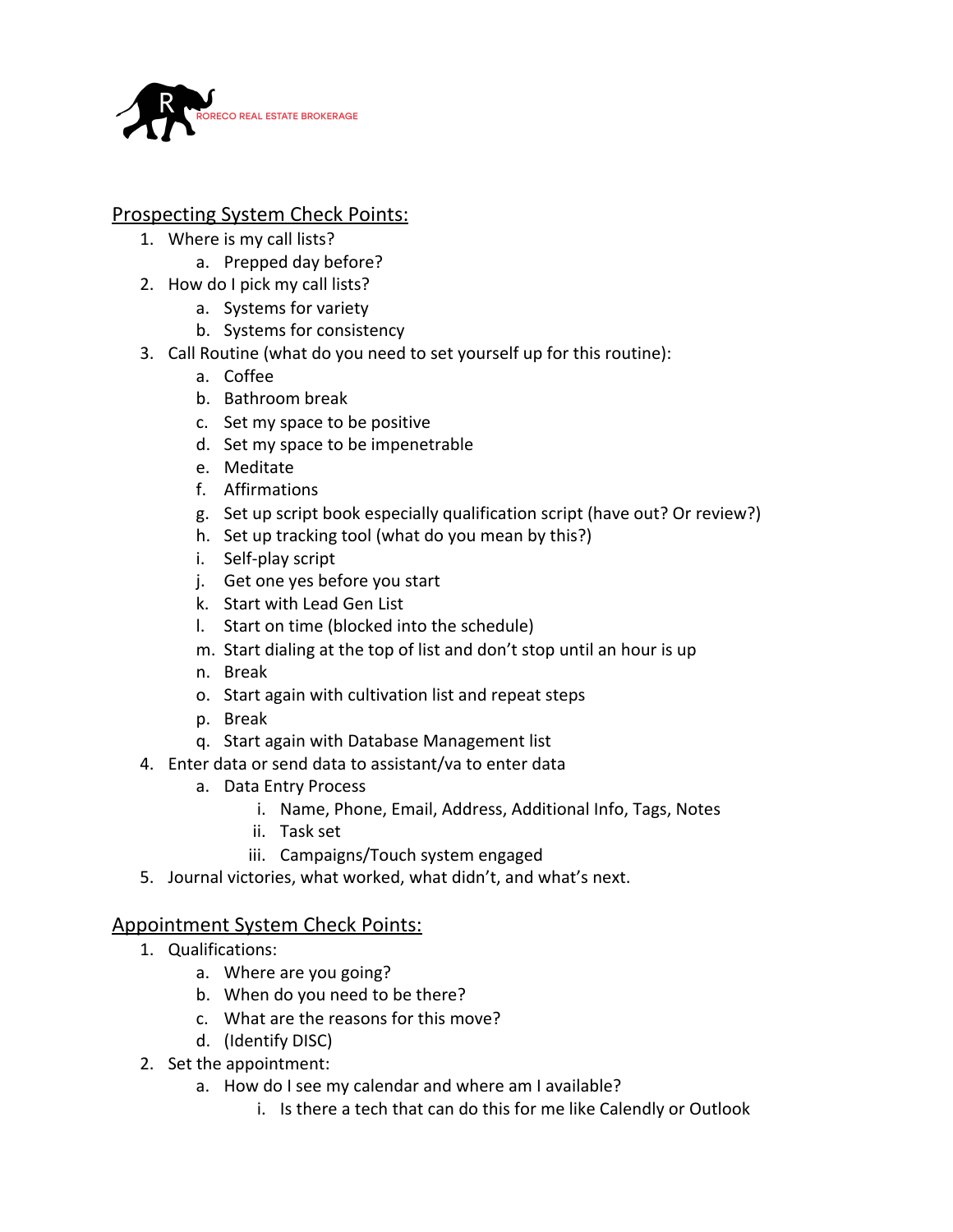

- b. Where is the appointment going to be set?
	- i. Office
	- ii. Home
	- iii. Starbucks
- 3. What do I need to bring with me for this appointment to be successful?
	- a. Collateral
	- b. Flyers
	- c. Leave Behinds or Gifts
	- d. Agreements
	- e. Contracts
	- f. CMA or the like
- 4. When I arrive:
	- a. Office
		- i. Conference room set with all materials
		- ii. Greet or have front desk ready to greet by name
		- iii. Ask if they would like refreshments
		- iv. Before entering the room give basic set up of office so they don't have ask where the restroom is
		- v. Set up and test any technology to be used
		- vi. Be prepared with objects for any children to be entertained
	- b. Home
		- i. Ring/knock
		- ii. Step back
		- iii. Greet with a smile
		- iv. Ask permission to enter
		- v. Sit at the kitchen table
		- vi. Give them survey or something to begin filling out so you can tour the home
	- c. Starbucks
		- i. Research their face through social media
		- ii. Enter and look for the client
			- 1. If not present: sit at a prominent location in view of all entry points
			- 2. If present: approach with a smile and greet by name
		- iii. Ask if they would like a beverage
			- 1. If yes walk with them to small talk in line
			- 2. If no invite them to sit
- 5. Presentation:
	- a. Remember W.A.I.T: Why Am I Talking
	- b. Remember tool of rapport
	- c. Ask questions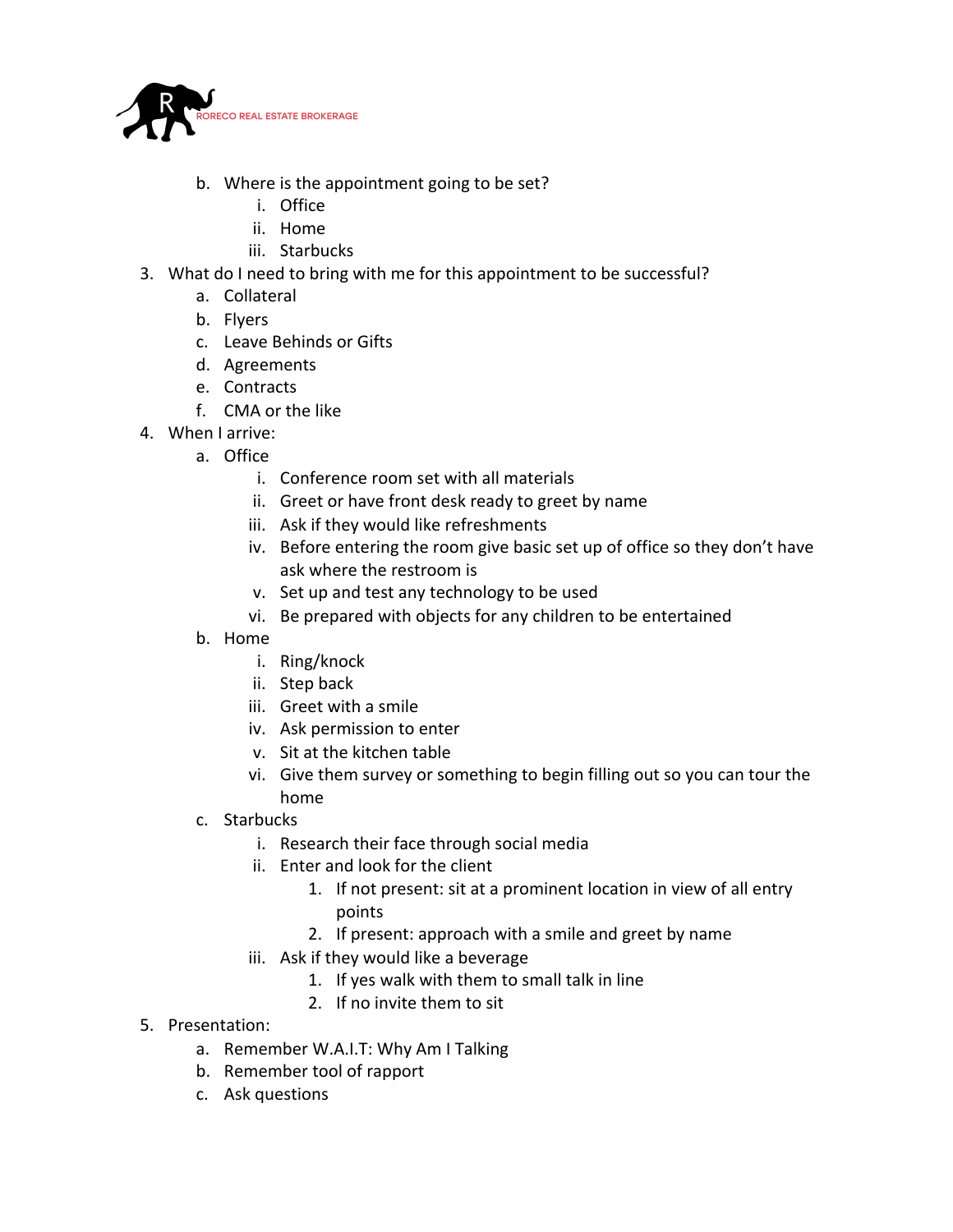

- d. Identify learning style
- 6. Call to action:
	- a. Signed Agreement
	- b. Next Steps
	- c. Communication preferences
	- d. When will they hear from you next?
- 7. Salutations:
	- a. It's been an honor.
- 8. Notes Entered
	- a. 15 minute buffer at end of each appointment to enter notes

### Agreement System:

- 1. Agreement Signed
	- a. Bring paper agreement to each meeting
	- b. Require agreement before showing a buyer transaction
- 2. Next Step Buyer (1)
	- a. Portals for searches set
	- b. Showing system explained
	- c. Showing availability explained
	- d. Contracting system explained
	- e. Process for scheduling homes
	- f. Process for showing homes
	- g. Process for showing feedback to seller agent
	- h. Process for showing feedback from client
	- i. Close to next appointment
	- j. If perfect home: process for contracting immediately
	- k. Process for writing contracted
- 3. Next Step Seller (1)
	- a. Declutter
	- b. MLS process
	- c. Photos
	- d. Collateral
	- e. Open house procedures
	- f. Signs
	- g. Keys
	- h. Lockbox
	- i. Stager

### Contracted System:

- 1. Making offers
	- a. System and Process for writing contracts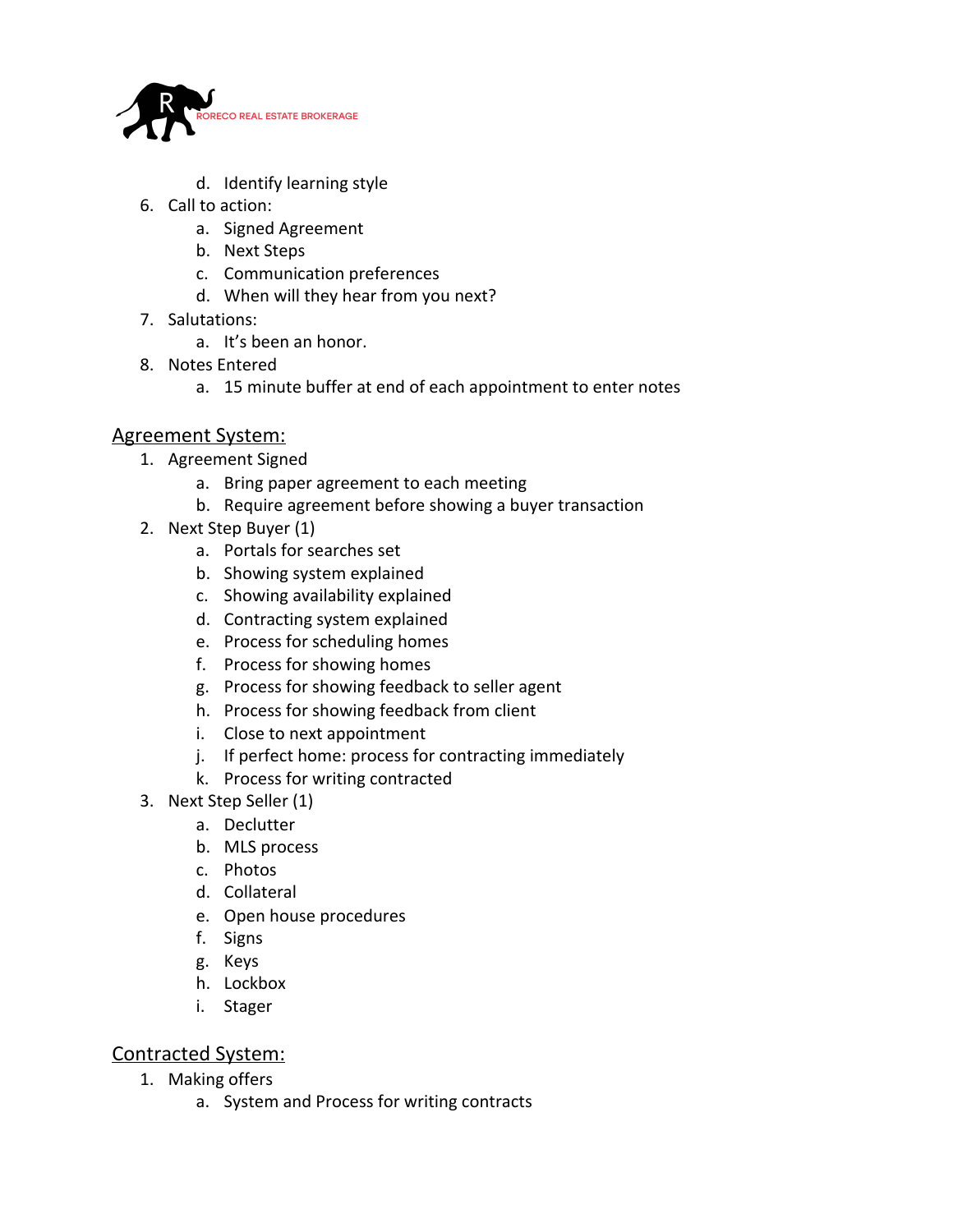

- i. CMA
- ii. Necessary Addendum
- iii. Signatures system (e sig and wt sig)
- 2. Receiving offers
	- a. System and process for receiving offers
	- b. System and process for delivering offers
- 3. Negotiations Process and Proceedures
- 4. Accepted contract
	- a. Execution process
	- b. Delivery of checks
	- c. Compliance Set up
- 5. Next step buyers (2)
	- a. Highly detailed email about all next steps
	- b. Attached contract
- 6. Next step sellers (2)
	- a. Highly detailed email about all next steps
	- b. Attached contract
- 7. Check Points Calendared
	- a. Earnest money
	- b. Option
	- c. Appraisal
	- d. Financing Addendum
	- e. Final Walk through
	- f. Closing

g.

- 8. Transaction Movement Tracked (CRM, Trello, etc…)
- 9. Final Steps (Buyer)
	- a. What to do
	- b. What not to do

### Closing System:

- 1. Date Set
- 2. Walk through
	- a. Walk through document
	- b. Keys process
	- c. Signs process
	- d. Lock box process
	- e. Move in/move out verified
	- f. If lease back…terms and checks exchanged
- 3. Gift Process